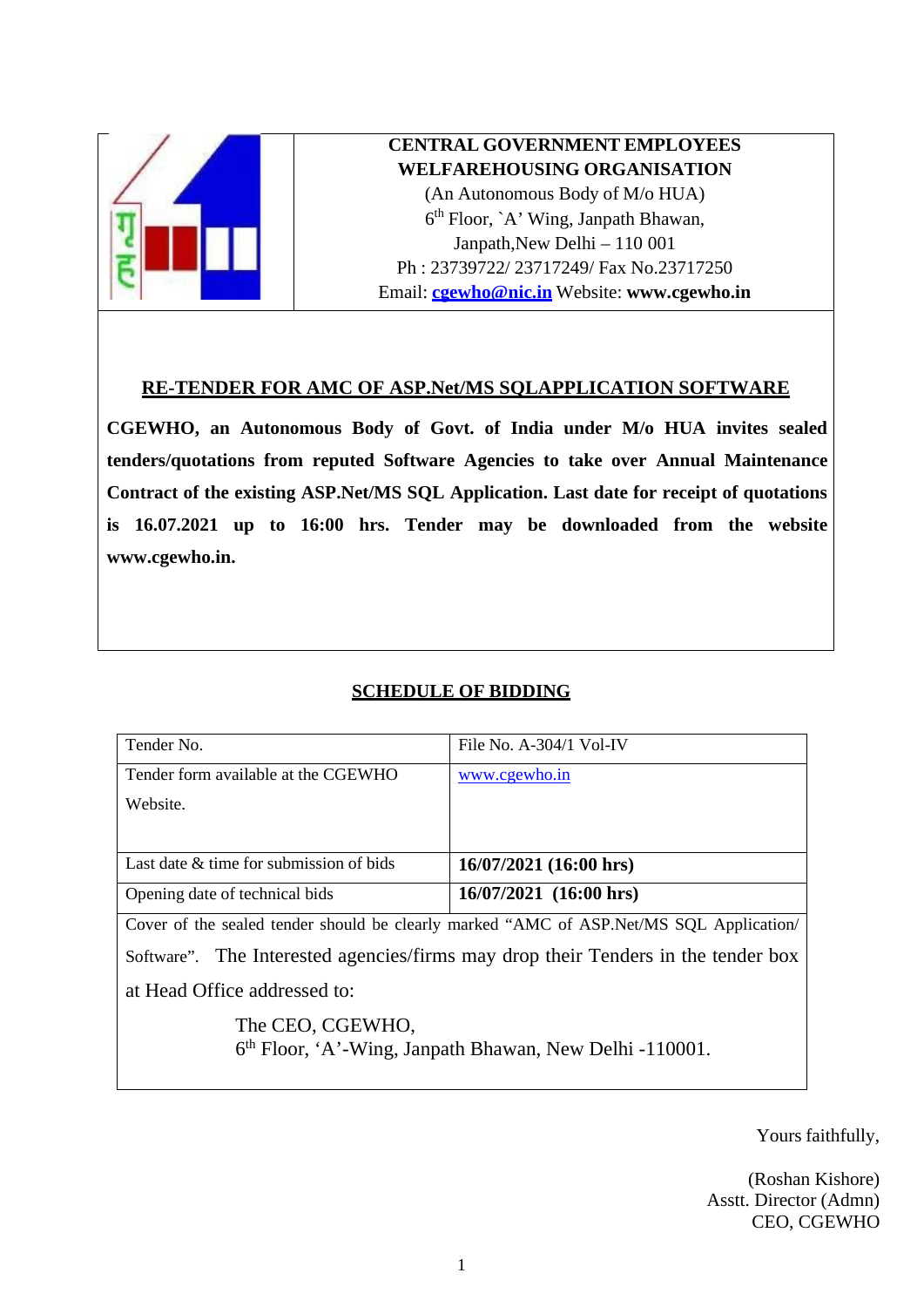# **CENTRAL GOVERNMENT EMPLOYEES WELFARE HOUSING ORGANISATION**

#### RE-TENDER NOTICE FOR AMC OF ASP.Net/MS SQL APPLICATION/SOFTWARE

Central Government Employees Welfare Housing Organisation (CGEWHO), an Autonomous organisation, under Ministry of Housing & Urban Affairs, Govt. of India invites quotation/tender from well-established agencies for Annual maintenance of ASP.Net/MS SQL Application & Software. Interested Agencies can download Tender Document containing detailed information and terms & conditions from CGEWHO's website [www.cgewho.in.](http://www.cgewho.in/)

Scope of Work:

- i. AMC of existing ASP.Net/MS SQL Application of CGEWHO. The Agency has to study the existing Application software along-with web payment receiving modules. The Agency shall provide maintenance of the above-mentioned applications software for correction, updation of the modules/procedures, creation/modification of reports, import/export from excel/word from/to and integration of imported/exported data into existing MS SQL database etc. The Agency shall also study the work flow/culture and understand business model of the organization in connection of the Application software. The organization is using ASP dot net/ MS SQL based Application Software.
- ii. The Annual Maintenance Contract is for 01 year initially and same can be renewed annually on same term and conditions if services of agency found satisfactory. CGEWHO reserve its right to terminate AMC, in case, services are to be found unsatisfactory.

#### Terms & Conditions:

1. Eligibility Criteria:

The Agency must submit its Price bids in a sealed envelope separately. The supporting documents should be submitted separately and not to be clubbed with the price bid. Details towards prequalification criteria including supporting documents shall be submitted as per Annexure-I. Pre- qualification requirements are as below:

- a. The minimum average turnover shall be Rs. 01 Cr. of the last three years.
- b. The Agency must have on its permanent roll at least one Web Developer (MCA/BE/BTech) with minimum 5 years' experience in C#, C++, J-Query, JavaScript, ASP.NET, MVC, MSSQL, Crystal report, .NET Framework, IIS Server, SQL Server and Windows Server etc. The Bio-data should be submitted along-with Annexure I.
- c. The Agency must also have on at permanent roll at least one Web Designer with minimum 5 years' experience in Html, CSS, Java Scripting Language, XML, and photoshop etc. The Bio-data should be submitted along-with Annexure I.
- d. A non-refundable amount in the form of DD favouring CEO, CGEWHO for Rs. 500.00 shall be submittedalong-with tender.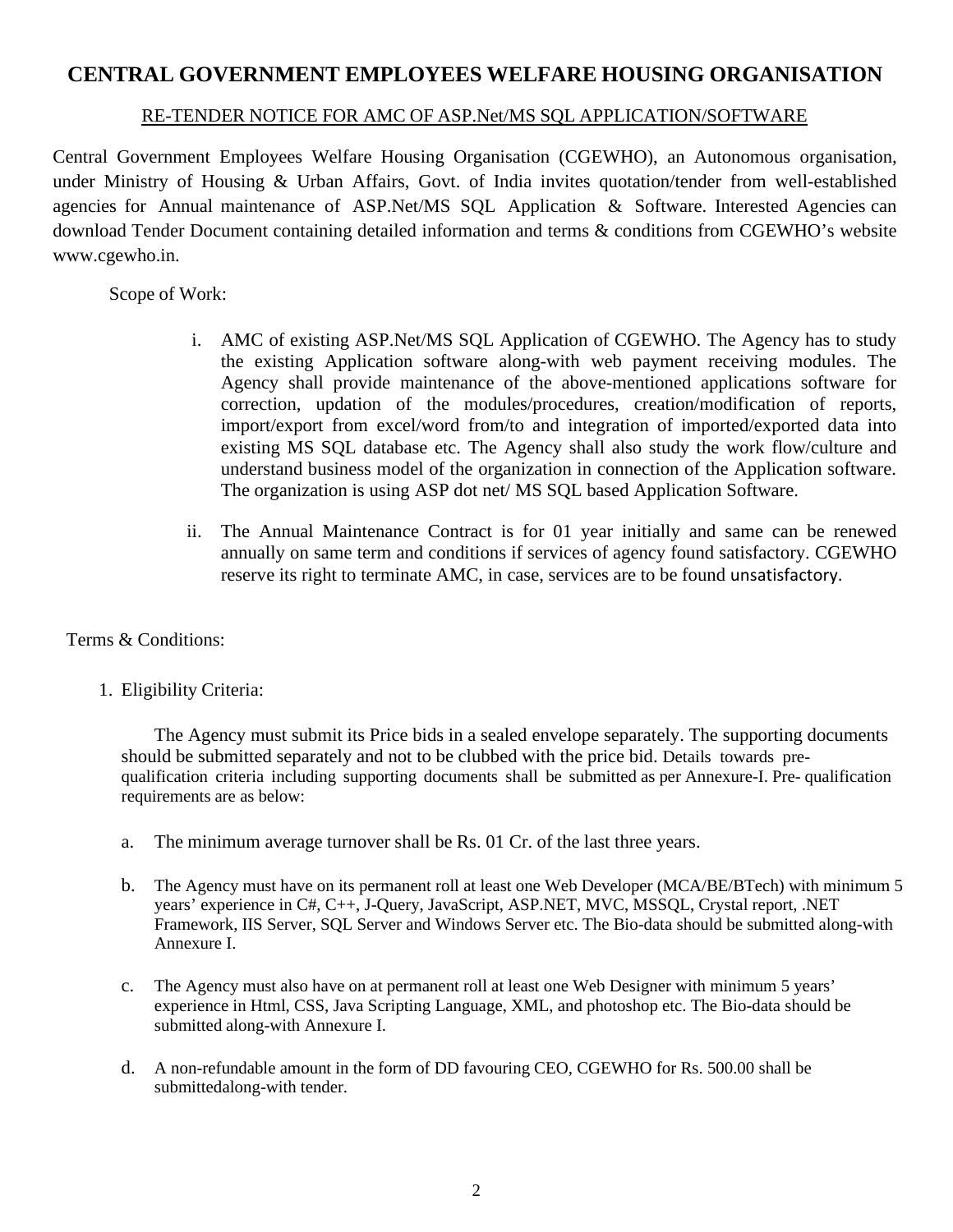- 2. The payments will be released half yearly in advance on submission of GST INVOICE in original containing CGEWHO GST NO. 07AAATC1861B2Z9.
- 3. The agency has to ensure that the processing and integration works are carried out without any disruption in the day-to-day working of the organization.
- 4. That the agency has to quote the rate as per Performa given in ANNEXURE(S)
- 5. All prices quoted by you shall be inclusive of all taxes and payable under respective state and the same shall be shown separately. TDS as applicable shall be deducted from the bills
- 6. The tendering firm will comply with all data security, back up and confidentiality regulations of CGEWHO. Any breach of this condition will render the entire contract cancelled, will attract penalty by way off deduction of entire AMC charges plus recovery of actual damage.
- 7. The Price bid will be evaluated on the basis of L1 bid amount.
- 8. CGEWHO reserves the right to accept or reject any Tender in full or in part without assigning any reason thereof. In case of any dispute, decision of the CEO, CGEWHO will be final and binding on both the parties.
- 9. If the Agency fails to render any or all the services, for any period during the currency of the contract, the CGEWHO shall be at liberty to terminate the contract and get the work done from other agencies and deduct charges incurred on this account from the amount payable to the Agency.
- 10. Quotations received after the stipulated date & time or incomplete quotations, will be rejected.
- 11. The offer of the intending agency must be valid for acceptance for a period of four months.
- 12. The agency which do not fulfill the minimum qualify criteria shall NOT be considered and will be rejected.
- 13. There should not be any cutting/overwriting in the Price Bid/ Quotations.

#### **SIGNATURE OF THE TENDERER**

#### **NAME IN BLOCK LETTERS**

#### **FULL ADDRESS WITH TELEPHONE NUMBERS**

## **OFFICIAL STAMP**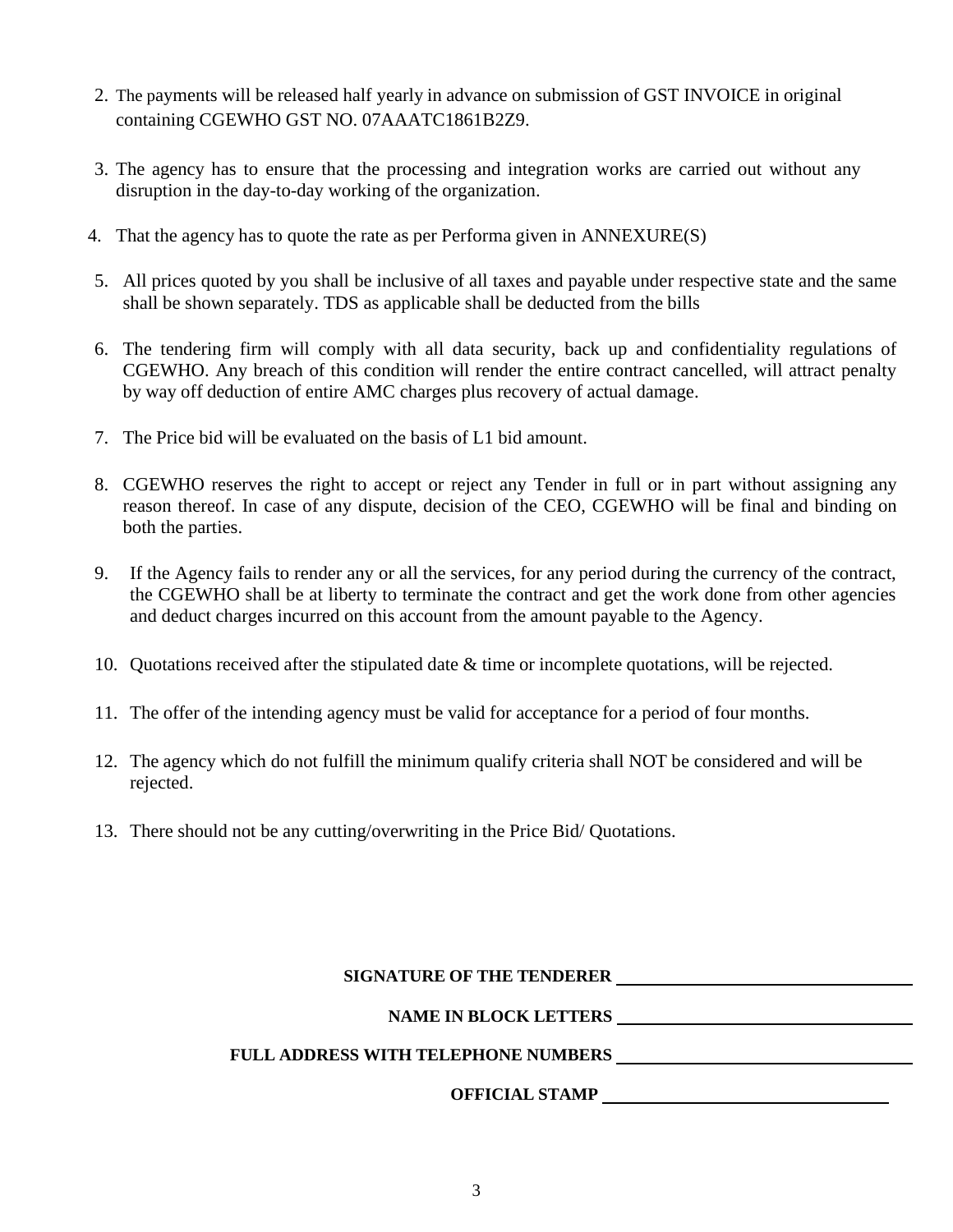## **"Annexure – I"**

| <b>Particulars</b>                                                                                                                                                    | <b>Please fill up details</b>        |
|-----------------------------------------------------------------------------------------------------------------------------------------------------------------------|--------------------------------------|
| Average Turnover for Last three years (in cr.)<br>(submit supporting documents viz duly Audited Financials<br>of the last 3 years along-with IT Return)               | Cr Turnover                          |
| Qualification and experience certificate of the following<br>personnel on Agency's permanent roll should be submitted:<br>Web Developer.<br>a)<br>Web Designer.<br>b) | $\ldots$ Yrs Exp<br>$\ldots$ Yrs Exp |

## **Supporting Documents to be Provided**

#### **DECLARATION:**

The information furnished above is true and authentic. We have carefully read all the terms and conditions of the tender and agree with these conditions. We have signed on each page of this technical bid in token of acceptance of terms detailed in the tender.

# SIGNATURE OF THE TENDERER

NAME IN BLOCK LETTERS